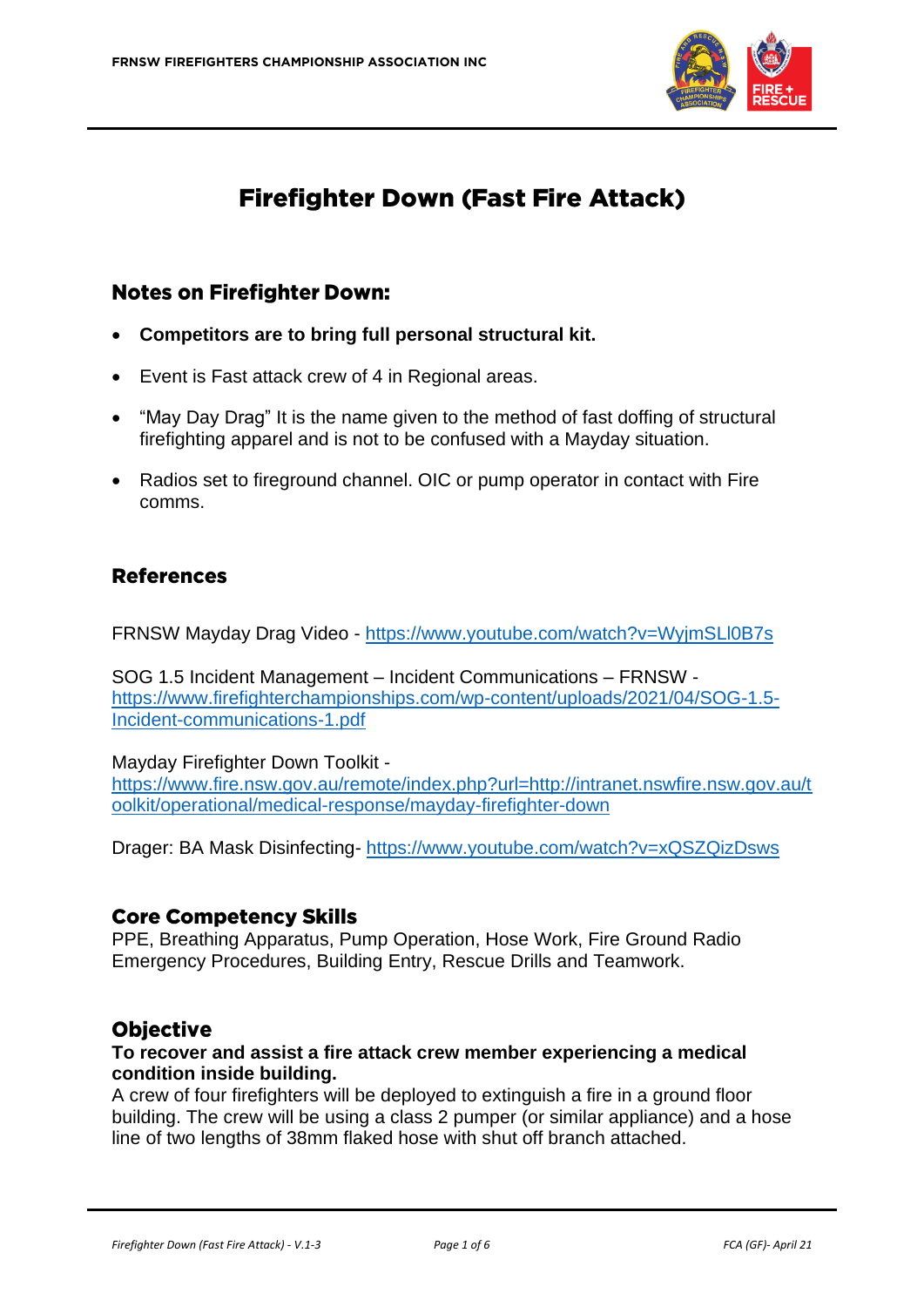

#### **Equipment**

The appliance will be stowed with two 30m lengths of flaked 38mm hose (joined in flaked hose locker) with shut off branch attached.

Rapid Intervention Kit (RIK) and Thermal Imaging Camera (TIC) stowed appropriately.

Four sets of breathing apparatus preoperationally checked ready for use will be stowed on the appliance.

Four helmet connectable radios set to fire ground channel.

Defibrillator, oxygen therapy / first aid kit and salvage sheet for second evolution.

## **Event Cycle**

#### **Part 1 - Fire Attack**

On start signal, a crew of 4 firefighters are to dismount the appliance.

The attack crew (2 firefighters) don Breathing Apparatus (BA), and on air in full structural PPE.

Helmet radio is to be turned on and fireground channel selected.

Deploy hose line of two 30m lengths of 38mm flaked hose and run it out to door of building. Pump is to be operated to charge line of hose to 700kPa with water from appliance water tank.

OIC and pump operator to assist with hose deployment, equipment delivery and pump operation.

#### **The items below to be placed in position by competing team during the evolution.**

• RIK & TIC to be delivered by crew and available at door entry before entry is gained.

• A salvage sheet will be laid out by crew in a safe position for patient triage. (Triage area will be marked by 2 witches hats). Oxy therapy and defibrillator will also be delivered from appliance to triage position.

The event will be timed until BA attack crew are in position and operate charged branch before entry to building.

The attack crew is to perform correct entry procedures to gain entry and simulate fire control and extinguishment drills inside the building. The "fire" will be marked with witches hats or suitable marker.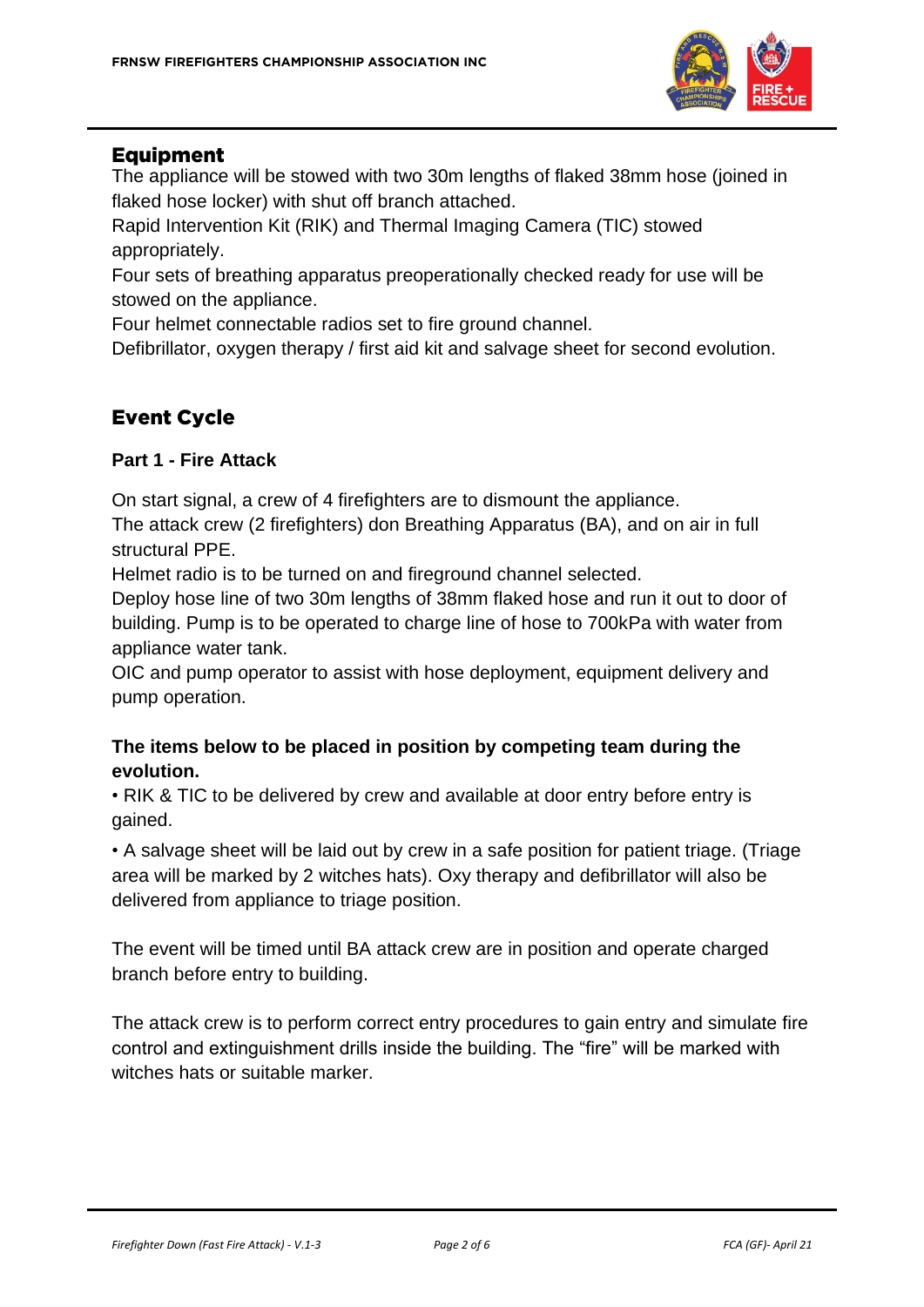

#### **Part 2 - Firefighter Down Drill**

Once entry to building has been gained and fire extinguished, one of the two entry firefighters is reported to experience a medical or traumatic event and requires assistance to exit the building.

The second firefighter will assist the patient from building and is assisted by crew to convey "victim" to the salvage sheet (triage area).

The crew will carry out the May Day Drag on the victim so a "rapid primary assessment" can be conducted.

A salvage sheet will be laid out in a safe position for patient triage. Oxy therapy and defibrillator will be in position. (These items to be laid out by competing team during the evolution).

#### **The Drill - (FF Down / May Day Drag)**

### **This evolution is not timed, being mindful rapid treatment is essential. (20 seconds should be enough to remove required PPE & apparatus)**

• Call from attack crew.

• Sender: Press emergency button on radio to send an alert across the radio network, and say:

• (name or title?) e.g. DC 210, Mayday, Mayday, Mayday. - Firefighter down assistance required.

- IC transmits: "All units stand by. DC 210 go ahead, pass your mayday.
- Sender (DC 210) conditions DC 210 and FF Jones on hose line on ground floor Alpha. Fire has been extinguished & visibility ok. FF Jones is having a medical event and needs assistance.
- Actions: We are exiting through Alpha entry.
- Needs: Request urgent assistance at entrance and require ambulance attendance. Over.

• IC: I copy. (repeats message and actions to be taken) i.e., request for assistance and confirms resources will be standing by at entry and ambulance has been called.

• A rapid Primary assessment is conducted. i.e., a rapid DRSABCD prior to progressing to CD.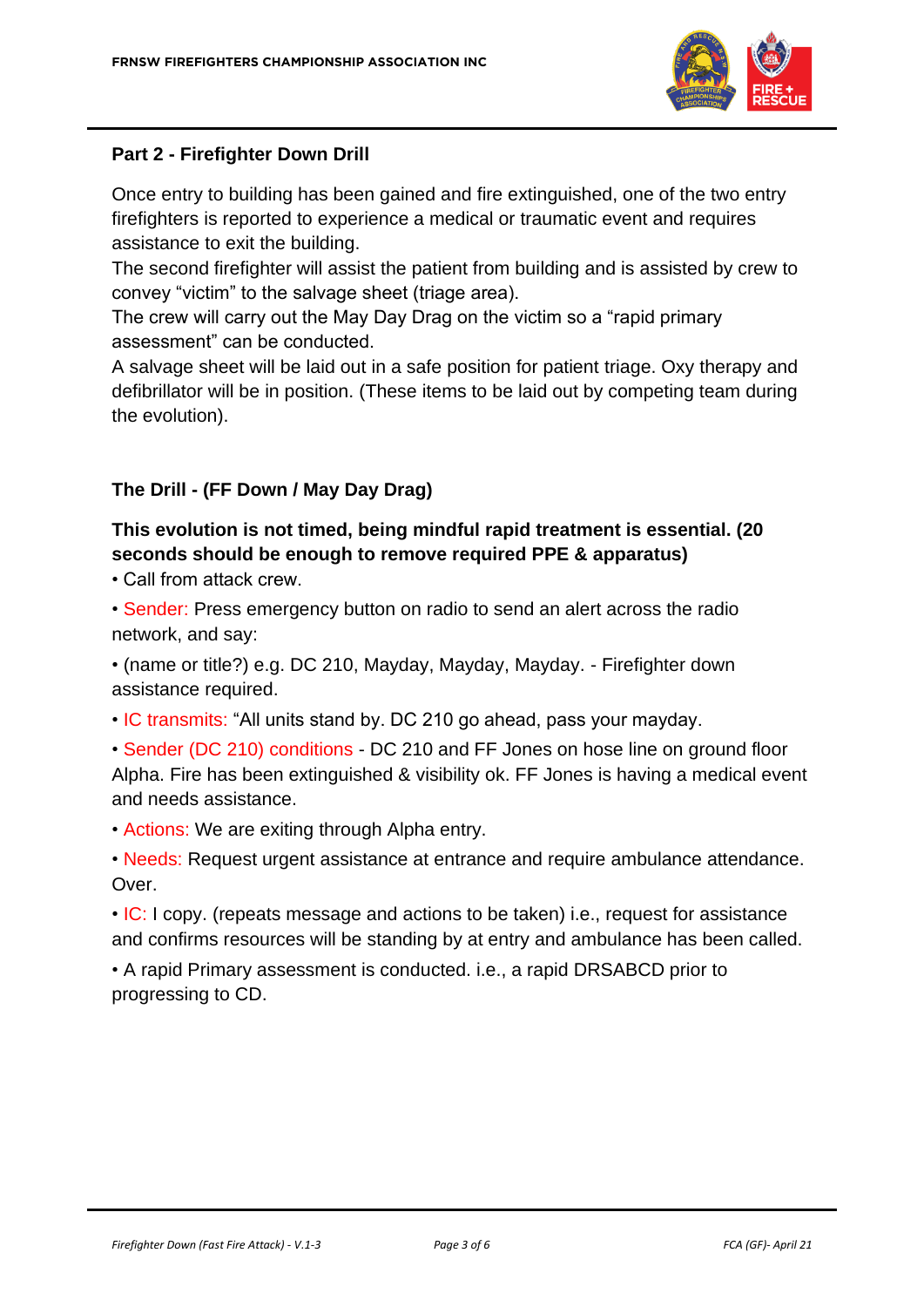

## **Safety**

When conducting firefighter down (MDD drill), caution should be applied.

• Remove any watches or jewellery from wrist of casualty to avoid dislocations during drill.

• When removing facemask from the casualty – undo the lower 2 straps, pull the mask forward holding the demand valve and lift mask up over the head.

• Place the facemask on the same side as the airline.

• When dragging the casualty – be sure the airline is not across their face. This can catch on noses and lips when being dragged from equipment.

• Not to sacrifice good technique for speed. 20 seconds is very achievable whilst performing this technique in a controlled manner. Remember – "slow is smooth and smooth is fast".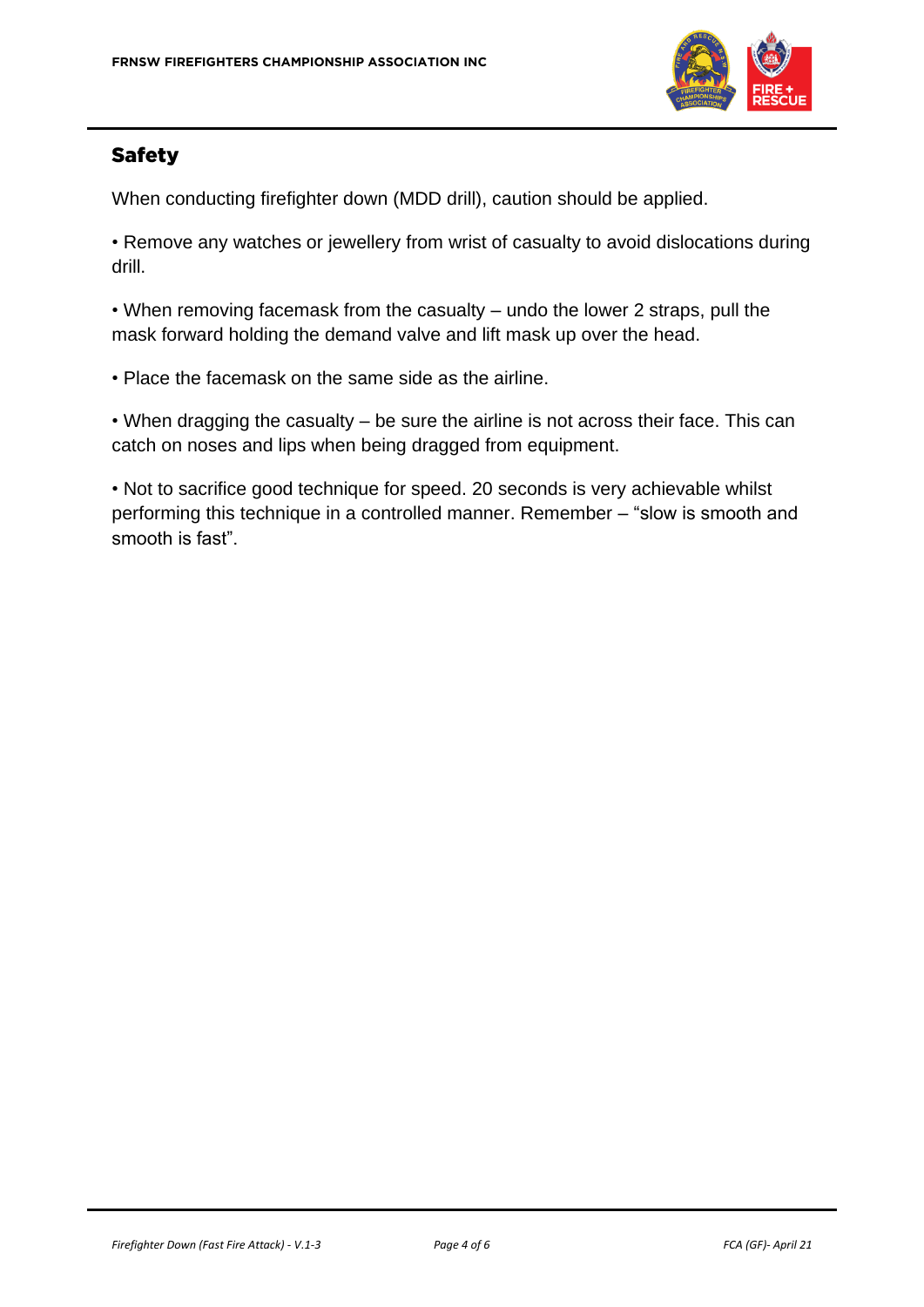

# **Firefighter Down and Fast Attack Checklist**

| <b>PPC</b>                                                      |  |
|-----------------------------------------------------------------|--|
| Boots on - Zipped up                                            |  |
| Boots covered by over - pants                                   |  |
| Flash hood on - under braces                                    |  |
| Struct. Over pants on - closed.                                 |  |
| Struct jacket on - zipped and velcro'd                          |  |
| Collar - secured around neck                                    |  |
| Structural firefighting gloves on                               |  |
|                                                                 |  |
| <b>PPE</b>                                                      |  |
| <b>SCBA</b> donned                                              |  |
| Shoulder and waist straps connected and fitted                  |  |
| Flash hood fitted to mask no gaps                               |  |
| Helmet on, buckle secured                                       |  |
| Neck flap out - covering collar                                 |  |
| Helmet comms lead plugged in                                    |  |
| Boom mike over speech diaphragm                                 |  |
|                                                                 |  |
|                                                                 |  |
| <b>Safety</b>                                                   |  |
| Crew dismount using 3 points of contact                         |  |
|                                                                 |  |
| <b>Equipment</b>                                                |  |
| HHT on correct channel and locked                               |  |
| Appropriate volume set                                          |  |
| HHT secured & turned on in breast pocket                        |  |
| Radio messaging as per page 3                                   |  |
| Hose connected to delivery & pump to 700 kPa                    |  |
| Hose suitably deployed for door entry                           |  |
| Set appropriate branch flow rate (115 or 230 lpm)               |  |
| Entry tools & TIC at doorway                                    |  |
| DSU x 2 worn & Tally keys (filled out) to MD at pump            |  |
| Defibrillator / oxygen therapy first aid at triage point        |  |
| Neck flap out - covering collar                                 |  |
| Helmet comms lead plugged in<br>Boom mike over speech diaphragm |  |

#### **5 seconds will be added to overall time for any miss on the checklist above.**